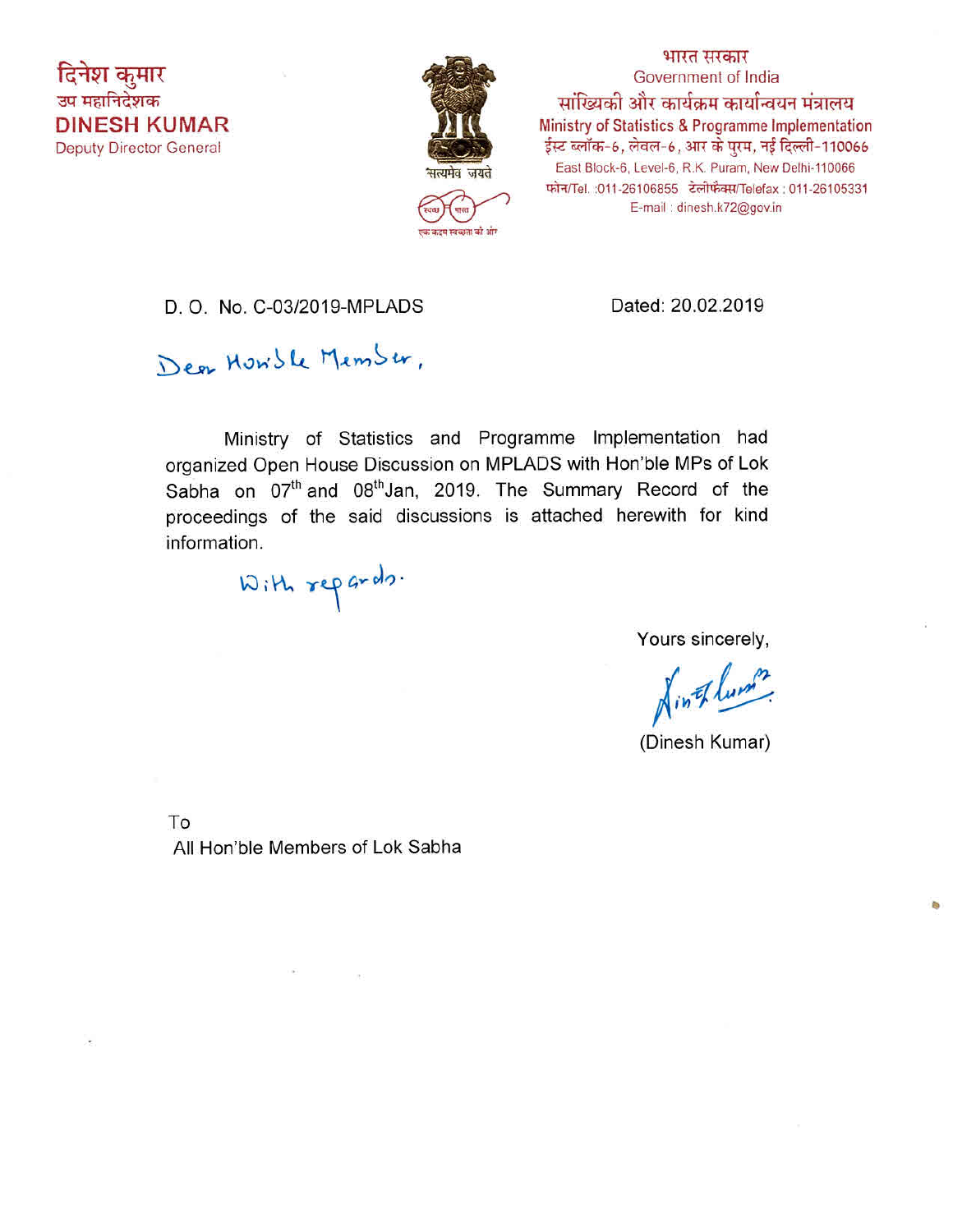# **Ministry of Statistics & PISummary Record of Proceedings of Open House Discussion on MPLAD Scheme with Hon'ble Members of Lok Sabha**

# **Venue, MP: 07th and 08th January, 2019 at Auditorium, 2nd Floor, New Extension Building, Parliament House Annexe, New Delhi**

1. Open house discussion on MPLAD Scheme with Hon'ble Members of Lok Sabha was convened on  $7<sup>th</sup>$  and  $08<sup>th</sup>$  January, 2019 at the Auditorium, 2<sup>nd</sup> Floor, New Extension Building, Parliament House Annexe, New Delhi on the initiative of Shri Vijay Goel, Hon'ble MoS for Statistics and Programme Implementation. Shri Pravin Srivastava, Secretary, M/o Statistics and Programme Implementation and Shri Dinesh Kumar, Deputy Director General (PI) were also present. The list of Members invited for the discussions was divided into two groups. On  $7<sup>th</sup>$  January, 2019, Members from the States of Bihar, Madhya Pradesh, Uttar Pradesh, Maharashtra, West Bengal and Gujarat were invited while the Members from the remaining States were invited on 08th Jan, 2019. The list of Hon'ble Members who participated in the discussions is attached as Annex-I.

2. Secretary, MOSPI welcomed and apprised the Hon'ble Members that this discussion is first of its kind for Lok Sabha Members of Parliament. He emphasized that the free flow of ideas and suggestions of Hon'ble Members during the discussions help the Ministry richer in making the Scheme better and shall serve as template for the successors. Secretary requested Hon'ble MOS to open the floor for discussion and invite suggestions for improvement.

# **Address by Hon'ble MoS**

3. Hon'ble MoS welcomed the Hon'ble Members and underscored that a discussion of this kind for MPLAD Scheme was being held for the first time for Lok Sabha Members. The Ministry had conducted similar discussion with Hon'ble Members of Rajya Sabha in March, 2018 which witnessed enthusiasm and interest of the Members and wherein many valuable suggestions emerged. He stated that there could not have been a more opportune moment for the Ministry than to have all of the Members together on the same platform and know their views, ideas and suggestions on implementation of MPLADS based on their experience as a public representative from their respective Constituencies. He was proud to share that the MPLAD Scheme has recently completed twenty-five years since its inception. He highlighted that the earmarked amount under this Scheme for each MP was Rs. 05 Lakh at the time of its commencement, which was subsequently raised to Rs. 01 Crore, then Rs 02 Crore and finally enhanced to Rs 05 Crore.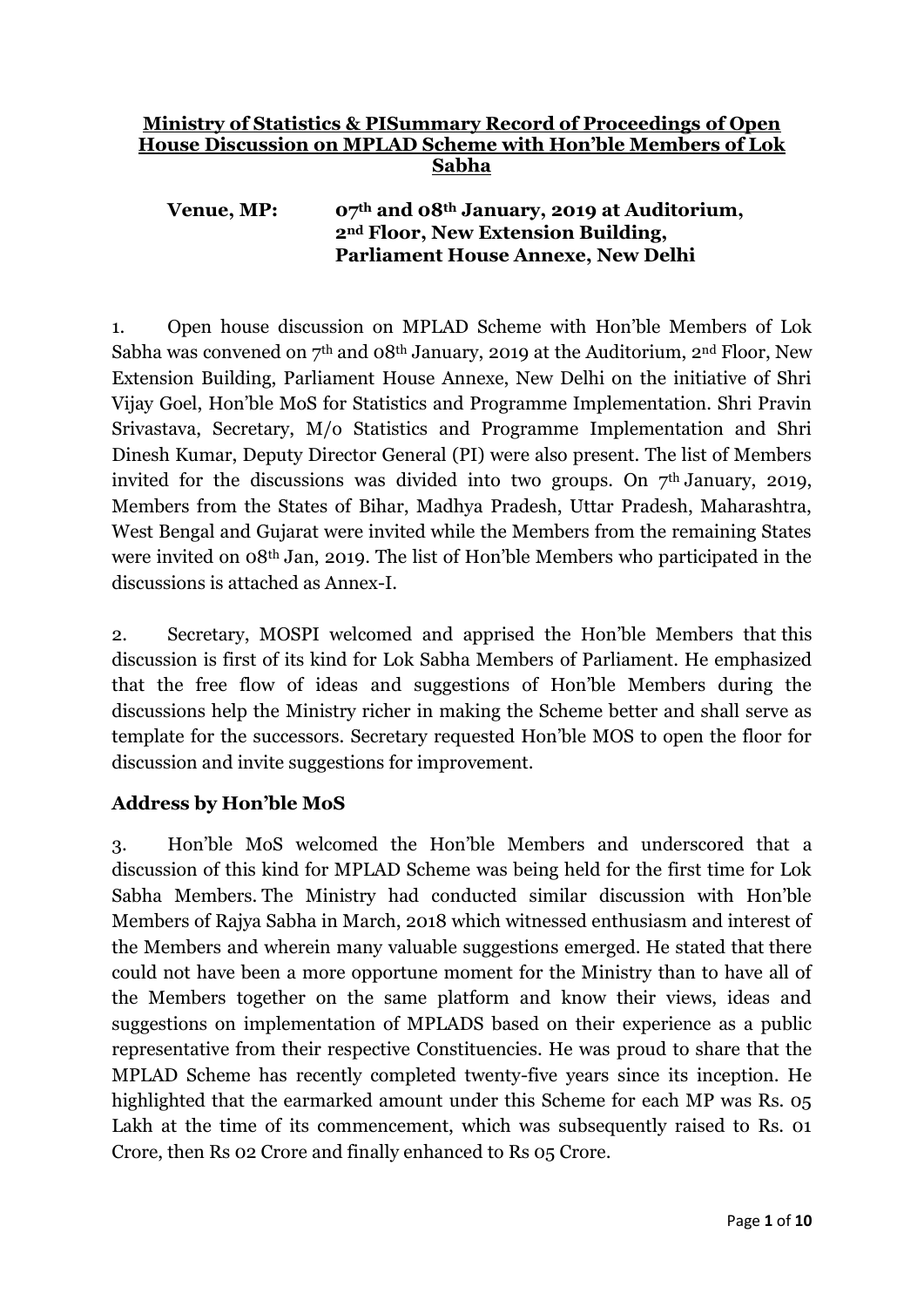4. He drew attention to recent newspaper reports which alluded to more than Rs. 12,000 Crore of MPLADS funds lying unspent and that such media reports brought adverse impact on the Members and stated that he has been told that the actual amount of unspent balance for all sitting Members of Parliament is only about Rs. 3000 Crore. On the other hand in the last five years Ministry has been allocated about twenty thousand crore (Rs. 3950 crore annually). He added that the Ministry being the Nodal Ministry for the Scheme, it was important to incorporate innovative ideas and dispel misconceptions about the performance of the Scheme. He informed that the Ministry has published a booklet containing Frequently Asked Questions (FAQs) to serve as a ready reckoner for the Members. He also requested the Members to give their suggestions and list their grievances in the Feedback Forms provided for the purpose. He stressed on the fact that the Ministry monitors the fund utilization position under MPLADS on regular basis and had also conducted 21st All India Review Meeting with State/ UT Nodal Secretaries.

5. With these remarks, Hon'ble MoS requested Hon'ble Members for suggestions/ discussions for improvement in the overall functioning of the Scheme. He assured that all suggestions shall be looked into by the Ministry with due diligence. Following issues and suggestions came up and some of them were clarified by Hon'ble MoS during the course of the discussions itself.

# **A. Issues/ suggestions raised by Hon'ble Members of Parliament on 07th January, 2019**

# 6. **Shri Jugal Kishore Sharma, , MP::**

- a. In many States, there is a system of withholding of balance MPLADS funds if certain percentage of utilization has not been achieved.
- b. The progress of works under MPLADS in certain areas is slow due to terrain, topography etc. Ministry may consider relaxing the conditions in respect of furnishing of documents for release of MPLADS instalments in such cases.

# **Response fromMoSPI**

- The works of MPLADS are executed by the District Authorities in accordance with the respective State Government's financial, technical and administrative rules. As such, the situation would vary from State to State.
- Relaxation in respect of furnishing of fund related documents under any circumstances is not feasible.

# 7. **Shri Harish Dwivedi, , MP::**

- a. The Ministry may take steps to expedite the release of last installment.
- b. The Ministry may look into the matter of proper utilization of Administrative Expenses.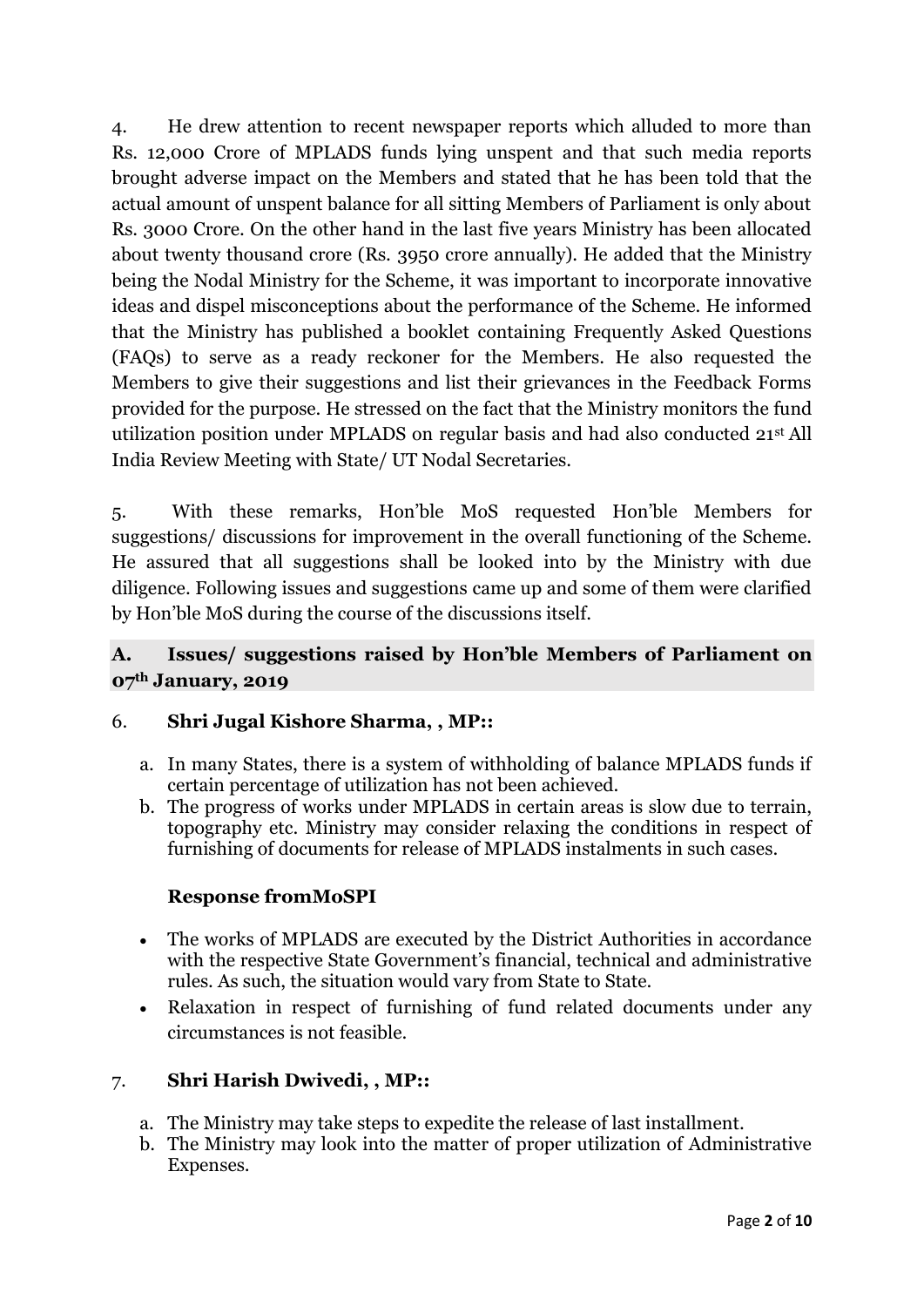- c. There is increasing demand from the people of Constituencies to erect memorials in name of prominent personalities. The Ministry may allow naming of memorials under MPLADS.
- d. The provision to allot certain percentage of funds in cases of relief of fire hazards is available to the MLAs whereas this is not permissible under MPLADS. The Ministry may like to comment on this.

# **Response fromMoSPI**

- Ministry shall take steps to expedite the release of the last instalment only for those MPs whose first instalment of 2018-19 has been released.
- Utilization of administrative expenses is done by the Collector on the basis of the administrative contingencies so arising.
- MPLADS does not allow naming of assets after people.

# **8. Shri Birendra Kumar Chaudhary, , MP::**

- a. The funds from the old Member have not been transferred to the new Member by the Nodal District.
- b. The cost of works being done under MPLADS is escalating on account of introduction of Goods and Services Tax (GST). MPLADS works should be exempted from GST.

### **Response fromMoSPI**

- The funds of the previous incumbent are to be transferred to the present incumbent by the Nodal district.
- There is no proposal to exempt MPLADS works from GST.

# 9. **Shri Vinayak Raut, , MP::**

- a. Instructions may be issued to implementing agencies entrusted for executing the works of Members by the District Authorities.
- b. Action against erring officials of the District may be taken.
- c. The statistics on fund position provided in the kit/folder may be explained.

# **Response fromMoSPI**

- The statistics on fund utilization in the kit/folder illustrates the state-wise and Member-wise list of balance of MPLADS funds available with respective Members for utilization.
- Ministry periodically issues advisories to State/ UT Nodal departments to take action against erring officials of the District Administration and send Action Taken Reports to this Ministry. However, the Ministry does not take direct action in these cases since this is likely to disrupt the federal structure of the country.

# **10. Shri Sharad Tripathi, , MP::**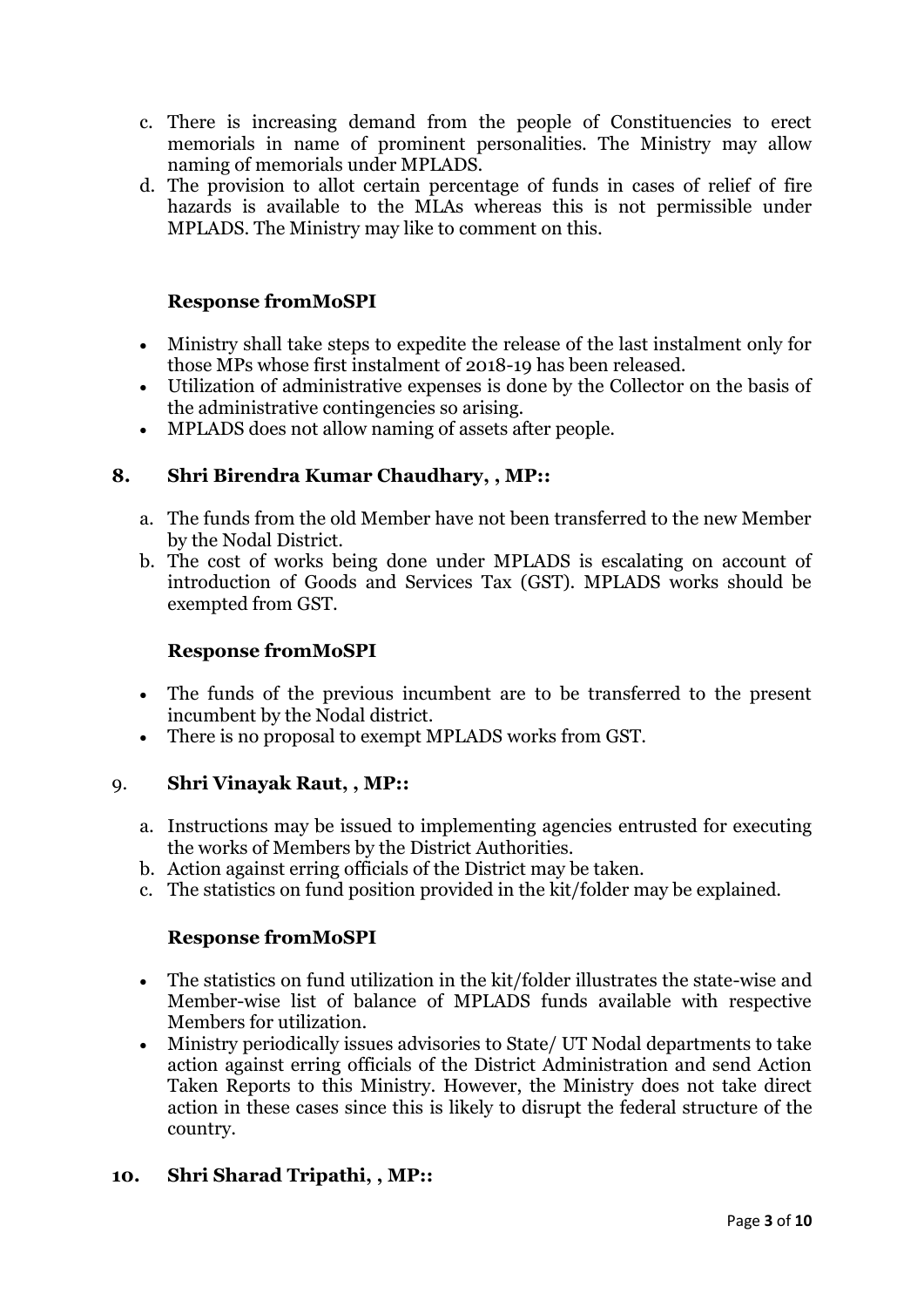a. The actual MPLADS funds available for utilization are very low on account of certain commissions to be paid to the implementing agencies. Ministry may take steps in this regard.

# **Response fromMoSPI**

 Commissions paid to implementing agencies, are not permitted under MPLADS.

### 11. **Shri Rajiv Pratap Rudy, , MP::**

a. In many States, many of the works recommended by Members are pending on account of inadequate staff/officials of the concerned department. Ministry may take action to address the issue.

# **Response fromMoSPI**

 This pertains specifically to State Government and in a federal structure, no action is made out on part of the Ministry.

#### **12. Shri Rajendra Agrawal, , MP::**

a. The provisions on works in SC/ST areas may be elaborated.

### **Response fromMoSPI**

 The provisions related to development of areas inhabited by Scheduled Castes and Scheduled Tribes are specified in the MPLADS Guidelines.

#### 13. **Shri Santosh Gangwar, MP & Union Minister, MP:**

a. The annual entitlement of Rs. 05 Crore of a Member may be released in single installment.

#### **Response fromMoSPI**

 The matter is under examination of this Ministry in consultation with M/o Finance.

#### 14. **Shri Ram Kripal Yadav, , MP::**

a. Ministry may allow the construction of Kharanja (brick roads) under MPLADS in the rural areas to improve last mile connectivity.

#### **Response fromMoSPI**

• The Ministry shall examine the suggestion.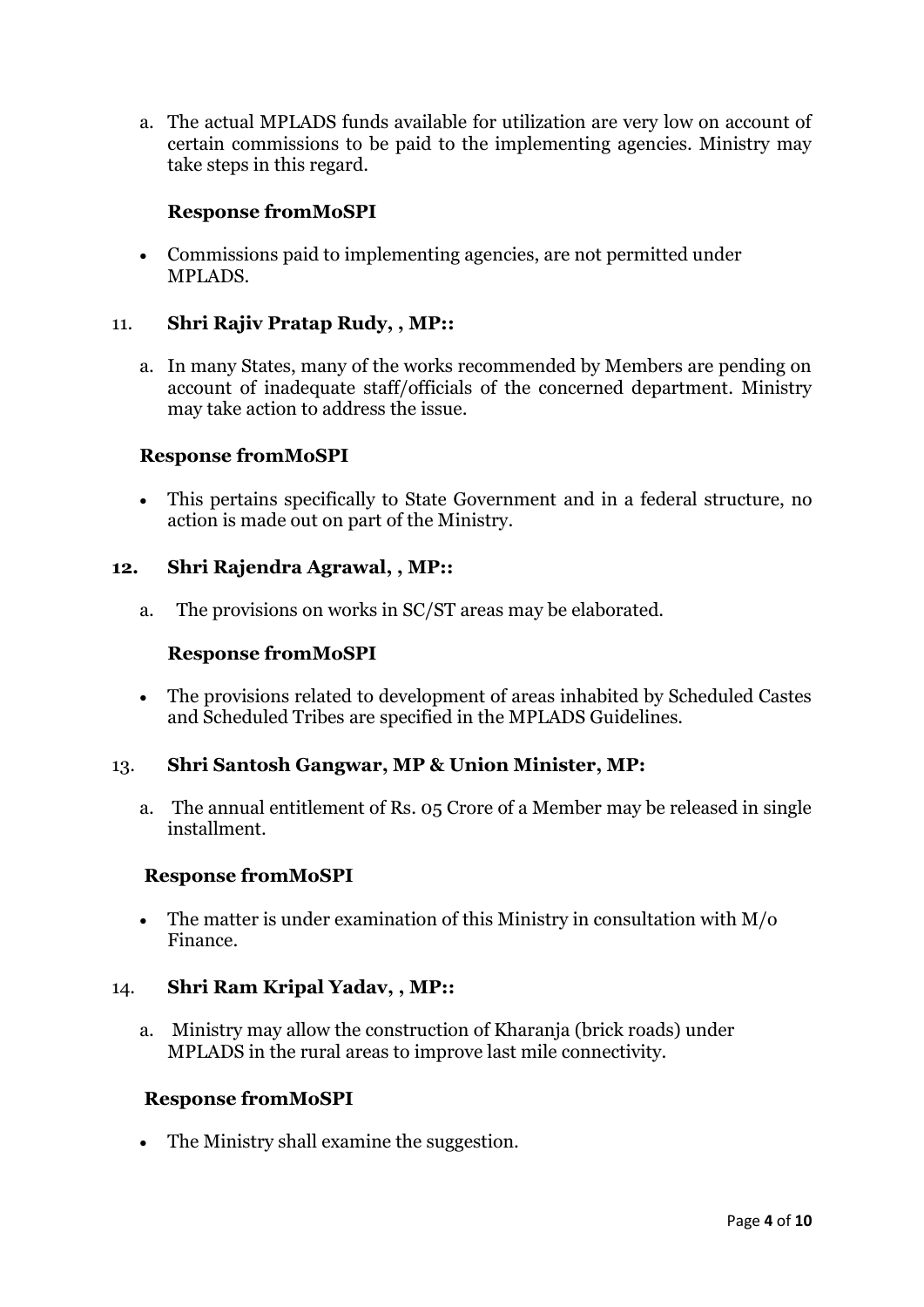# 15. **Shri Ashok Nete, , MP::**

a. MPLADS Guidelines allow the construction of only one Community Hall in a village. Construction of more than one community hall may be allowed.

# **Response fromMoSPI**

 Construction of more than one community hall in a village is not permissible under the existing MPLADS Guidelines.

### 16. **Shri Chandrakant Khaire, , MP::**

- a. Ministry may decide on a date, as per its convenience, on arranging a meeting between the Members and the District Authorities and take stock of the work done by the District Authorities over the last five years.
- b. Many community halls, built long ago, are now in dilapidated state or may be deemed to be abandoned. Ministry may like to comment on this.

### **Response fromMoSPI**

- Secretary, MOSPI has already written to the Chief Secretaries of the States/UTs to take proactive steps towards monitoring the implementation of MPLADS in their respective States.
- Ministry shall examine the suggestion of allowing community halls in those cases where the previous ones are deemed to be abandoned a competent Authority has to furnish certificate to this effect.

#### 17. **Shri Bhagirath Prasad, , MP::**

- a. "Fees for architectural advice" may be considered for inclusion under the Administrative Expenses as it is an integral part of the project/scheme.
- b. Copy of the Monthly Progress Report (MPR) should be given to the Member.

#### **Response fromMoSPI**

- With respect to inclusion of "fees for architectural advice" under the Administrative Expense, the Ministry shall examine the proposal.
- It is imperative that copy of the Monthly Progress Report provided by the District Authority has to be endorsed to the Hon'ble Member. It is provided for in the MPLADS Guidelines.

#### 18. **Ms. Heena Gavit, , MP::**

a. Installation and maintenance of street lights installed under MPLADS by single vendor may be allowed under MPLADS.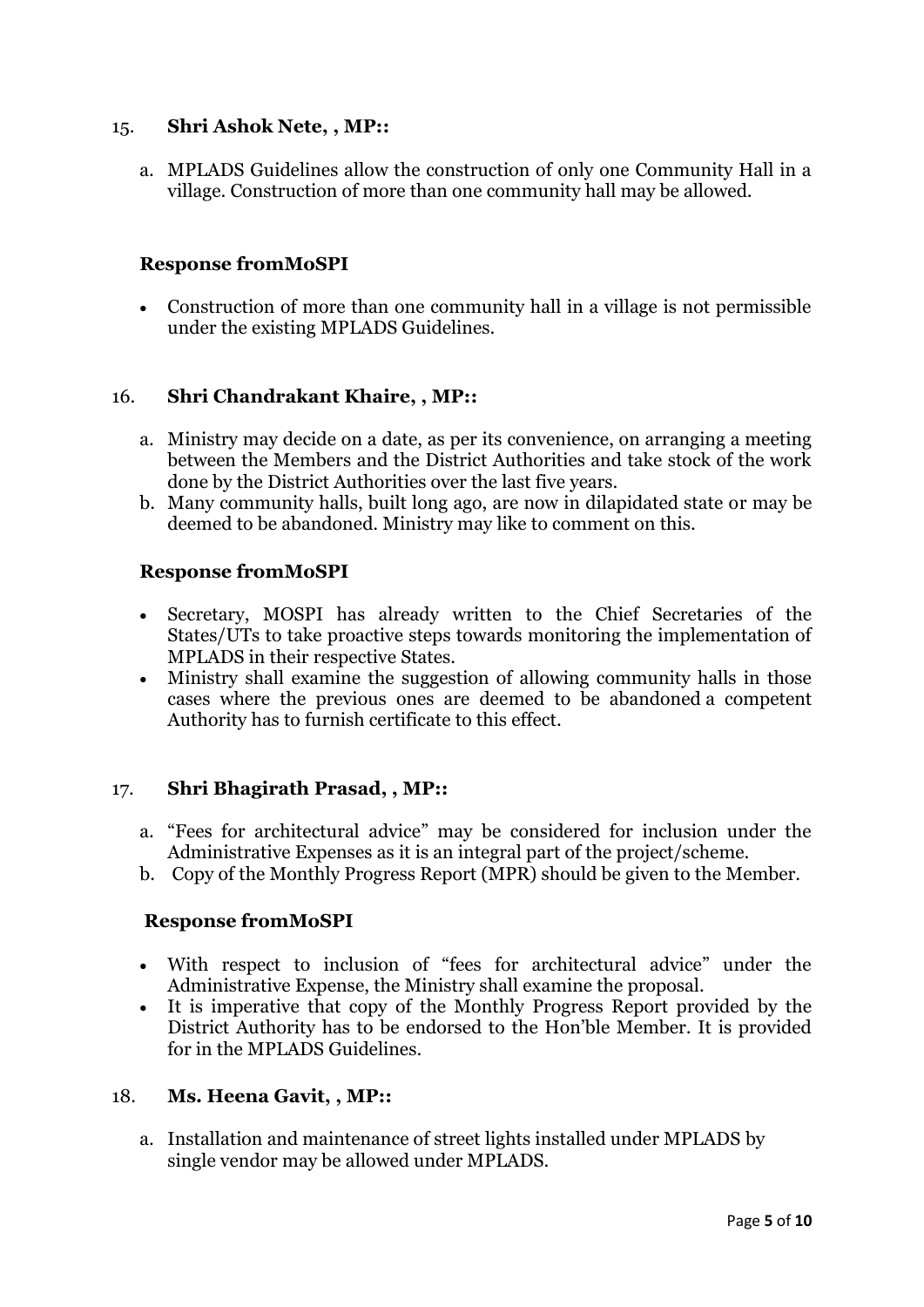# **Response fromMoSPI**

 This pertains to the State Government. Execution of MPLADS works varies from State to State as per their standard procedures.

### 19. **Ms.** Raksha Khadse, MP**:**

a. Ministry may clarify on whether banks grant/maintain a separate corpus under Corporate Social Responsibility (CSR) for MPLADS funds.

### **Response fromMoSPI**

 Ministry has already added Regional Rural Banks (RRBs) in the list of banks for opening MPLADS accounts. However, it is for the District Authority to decide which bank they choose to operate the MPLADS funds.

# 20. **Shri Shrikant Shinde, MP:**

- a. Ministry may clarify on whether MPLADS funds could be utilized to sponsor sports-persons' participation in international tournaments.
- b. Ministry may clarify on whether MPLADS funds could be utilized to sponsor medical expenses.

# **Response fromMoSPI**

 Sponsoring of sports-persons' participation in international tournaments and incurring of medical expenses on beneficiary basis from MPLADS funds are not allowed under the exiting Guidelines.

#### 21. **Shri Sushil Kumar Singh, MP:**

- a. The amount allocated under MPLADS may be enhanced.
- b. Ministry may clarify on the handover agency for submersible pumps which shall be entrusted with payment of electricity bills.

#### **Response from MoSPI**

 Payment of electricity bill, being a recurring expenditure, is not permissible under MPLADS. It is for the District Authority to choose the handover agency for the assets created.

#### **B. Issues/ suggestions raised by Members on 08th January, 2019**

#### 22. **Shri Farooq Abdullah, MP:**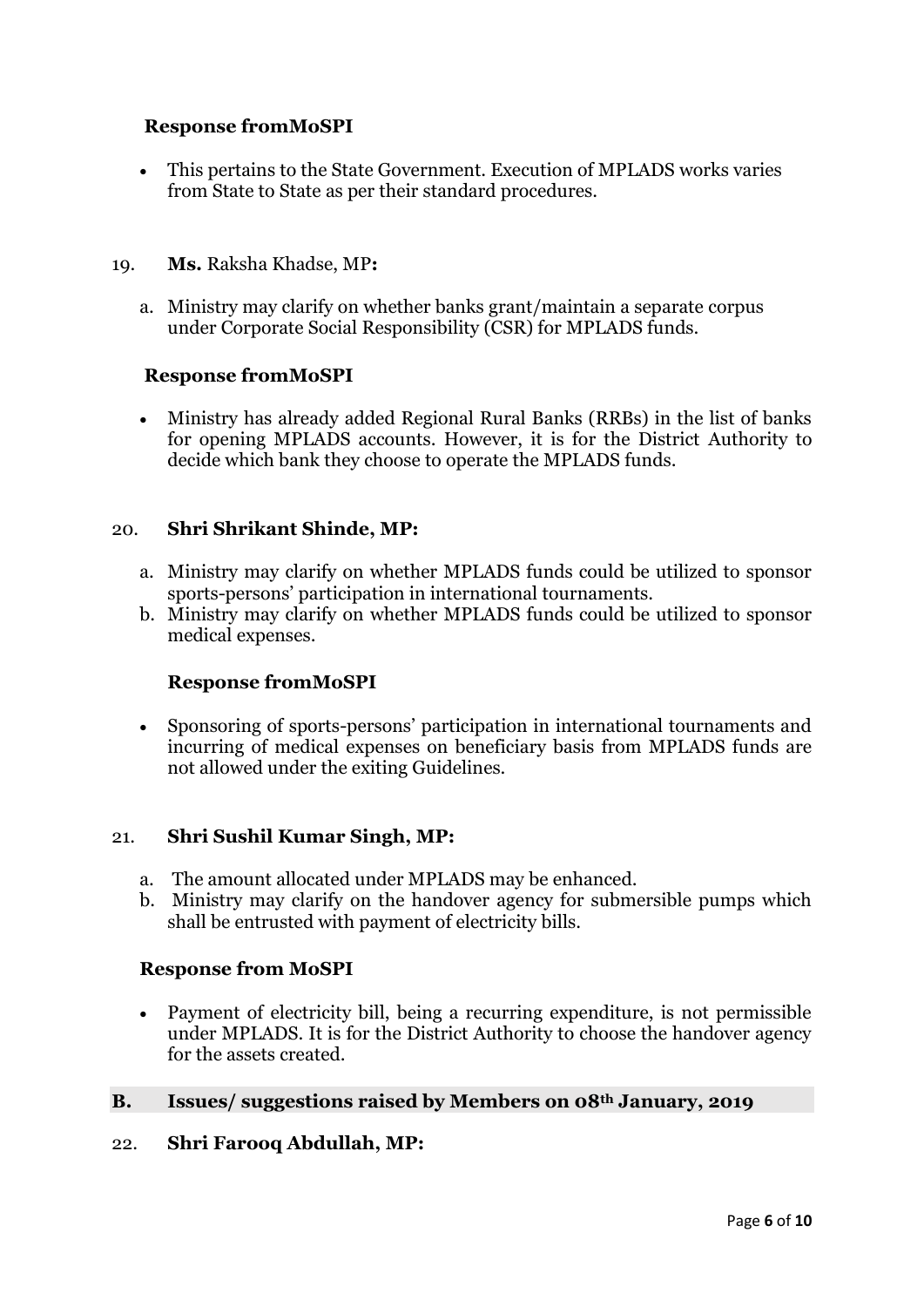a. Ministry may explore the feasibility of inclusion of special provisions in the Guidelines with regard to utilization of MPLADS funds for treatment of cancer and cardiac illness; for mass marriage ceremonies, for renovation of burnt homes for persons/families below Poverty Line (BPL).

# **Response from MoSPI**

 Ministry appreciates the proposals made on humanitarian grounds and shall duly examine the same.

# 23. **Shri Shripad Y. Naik, MP:**

- a. Amount that could be given to NGOs/ trusts/ societies under MPLADS may be enhanced.
- b. Ministry may consider issuing letter to Government implementing agencies to set up dedicated teams to expedite completion of the MPLADS works.
- c. Purchase of dialysis machines and ventilators may be allowed under MPLADS.

# **Response from MoSPI**

- The execution of works under MPLADS varies from State to State. Ministry shall issue advisory on case-specific basis. For personal grievances, Members may write individually to MoSPI which would then be taken up with the districts.
- Ministry will look into the issues of allowing medical equipment from MPLADS funds.
- At present, MPs can recommend funds to NGOs up to Rs. 01 crore per annum which could add up to Rs. 05 crore during the five-year tenure.

#### 24. **Shri** Jitendra **Chowdhury, MP:**

a. Implementation of MPLADS works in North-East is slow. If instalments are not released on time, the works are hampered. Ministry may take a view on whether the annual entitlement of a Member from the North-East could be released in a single instalment.

# **Response from MoSPI**

• No relaxation with regard to furnishing of fund-related documents can be given to any region on the basis of geography alone.

# 25. **Shri Kambhampati Hari Babu, MP:**

- a. Ministry may clarify whether MGNREGA projects could be funded partially from MPLADS funds.
- b. A mechanism may be devised to monitor the registration of gravel roads under MPLADS for farmers.

#### **Response from MoSPI**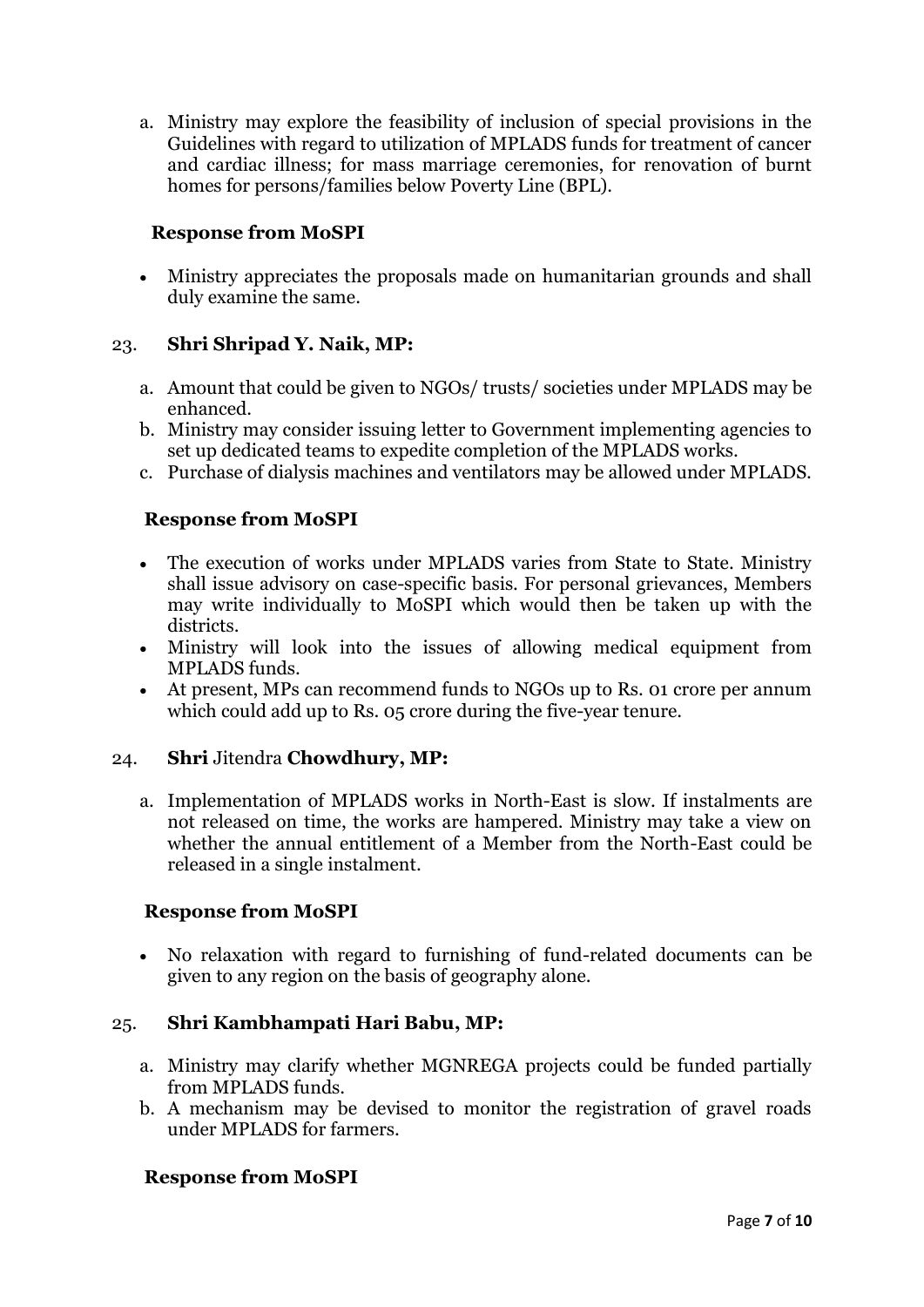- Members may recommend funds for augmentation of funds for 'Swachh Bharat Abhiyan' which provide for construction of individual toilets. Ministry will explore funding of MGNREGA projects from MPLADS fund.
- With regard to the suggestion of gravel roads, the Ministry shall examine the same.

### 26. **Shri** Subhash **Chandra Baheria, MP:**

- a. The definition of "Community Halls" in the MPLADS Guidelines may be amended.
- b. Ministry may clarify whether providing tricycles to disabled is permissible under the MPLADS Guidelines.

### **Response from MoSPI**

- There is no proposal at present to revisit and amend the provisions of MPLADS Guidelines.
- Yes, providing tricycles to disabled is permissible under the MPLADS Guidelines.

### 27. **Shri P.C. Mohan, MP:**

a. Renovation of schools and hospitals may be allowed under MPLADS.

#### **Response from MoSPI**

All renovation and repair works are prohibited under MPLADS.

#### 28. **Shri Ravindra Kumar Ray, MP:**

a. Purchase of organ implants may be allowed under MPLADS.

# **Response from MoSPI**

• Ministry shall examine the proposal.

#### 29. **Shri Ramcharan Bohra, MP:**

- a. District Authorities are not sending the requisite fund-related documents on time which results in delay in release of funds and eventually non-completion of works.
- b. Photographs of the progress of works should be sent to the Members from time to time.

#### **Response from MoSPI**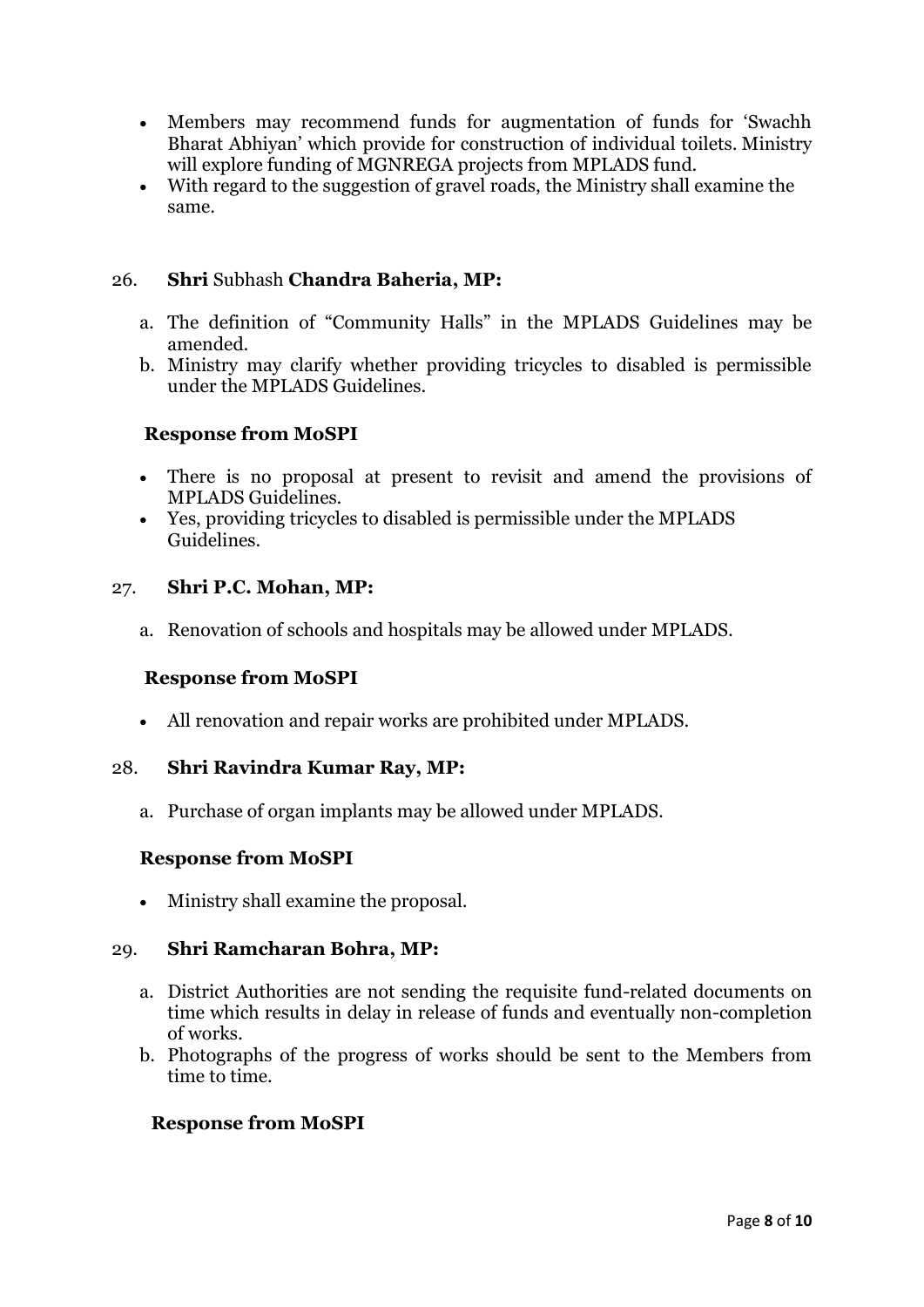Ministry shall issue communication to all the District Authorities on the above issues. However, Ministry would advise all the Members to follow up with their respective Nodal District Authorities on the submission of fund-related documents.

# 30. **Shri Chandra Prakash Joshi, MP:**

- a. Preparation of grazing grounds for domestic cattle under MPLADS may be allowed.
- b. "Revenue village" may be defined in the MPLADS Guidelines.

# **Response from MoSPI**

 Ministry shall examine the proposal at point 30 (a) above. However, at present, there is no proposal to amend the Guidelines.

# 31. **Shri Pon Radha Krishnan, MP:**

a. Works recommended under MPLADS may be allowed to be cancelled.

# **Response from MoSPI**

 The works, once recommended by the MP and sanctioned by the District Authority may be cancelled if so desired by the MP, only if the execution of the work has not commenced and the cancellation does not lead to any contractual financial liability/cost on the Government.

# 32. **Shri K. Kamaraj, MP:**

a. Ministry may devise a mechanism to have direct superintendence on the functioning of the District Authorities.

# **Response from MoSPI**

 As per the scheme guidelines and in view of the federal structure, it is not possible to conceive of any mechanism to have direct superintendence on the functioning of the District authorities in a federal structure.

# 33. **Shri B.B. Patil, MP:**

a. Ministry may inform whether there is any mechanism to keep watch over the progress of MPLADS projects.

# **Response from MoSPI**

 Ministry has, from time to time, issued letters to the District to keep the Members apprised of the progress of their projects. District Authorities have also been advised to enter the details of works recommended, sanctioned and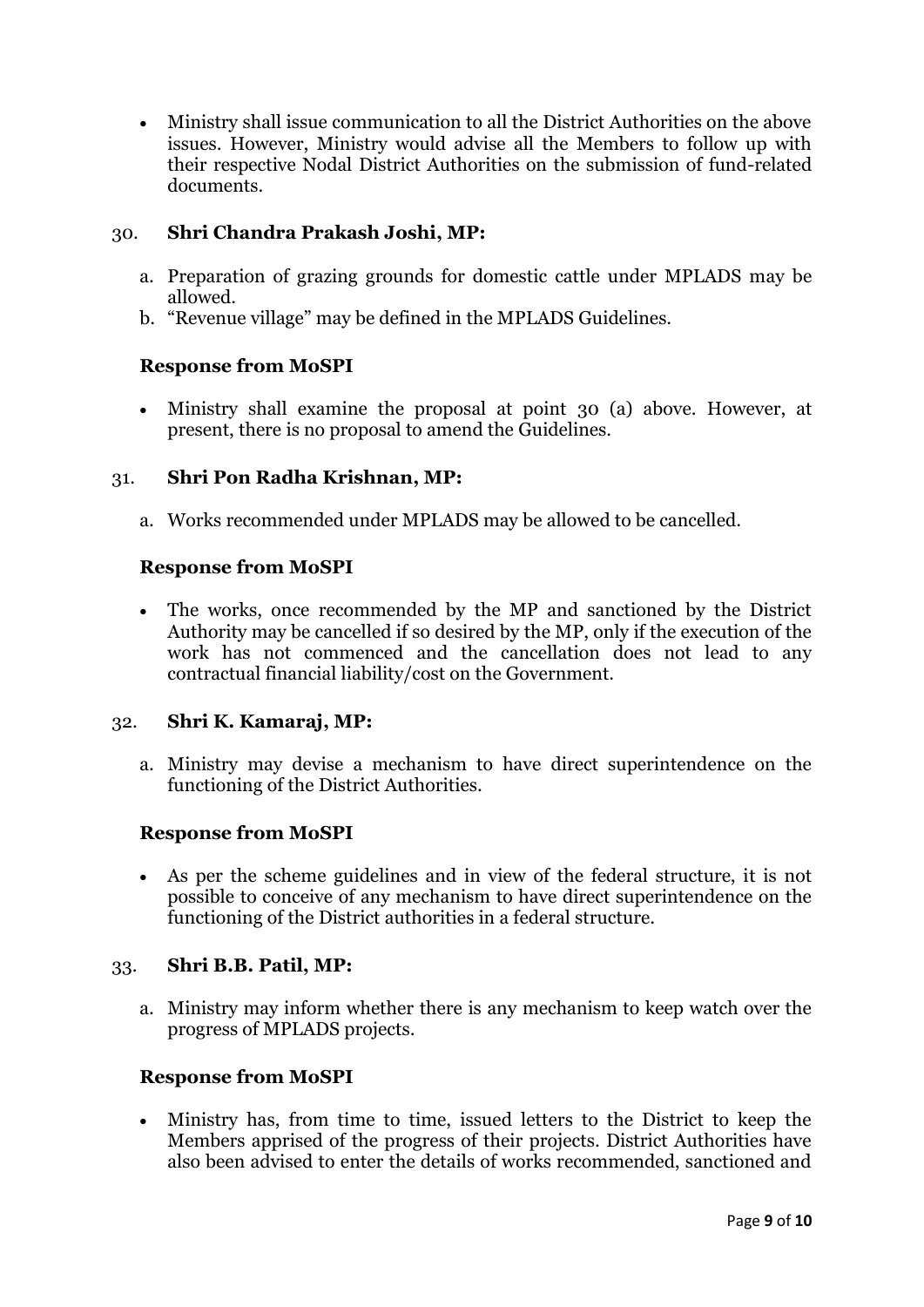completed on the integrated MPLADS portal wherein the Members could keep a close tab on the progress of the MPLADS projects/works.

# 34. **Ms P.K. Sreemathi Teacher, MP:**

a. Ministry may clarify whether appointment of additional staff (Data entry operator) from the "Administrative Expenses" is permissible under MPLADS.

# **Response from MoSPI**

 Ministry shall examine the proposal. Incorporation of this proposal shall, however, necessitate amendment in the MPLADS Guidelines.

# 35. **Concluding remarks by Hon'ble MOS, MP:**

 All the Hon'ble Members lauded the effort of Hon'ble MOS for providing an opportunity for voicing their concerns and providing worthy suggestions on the overall implementation of the Scheme. Hon'ble MOS expressed hope that interactions of this kind would be conducted more frequently in the future and thanked all Members for participating in the discussion and bringing out important issues. He also assured that Ministry shall make all efforts to address their issues, provided in the feedback form, within two to three weeks.

\*\*\*\*\*\*\*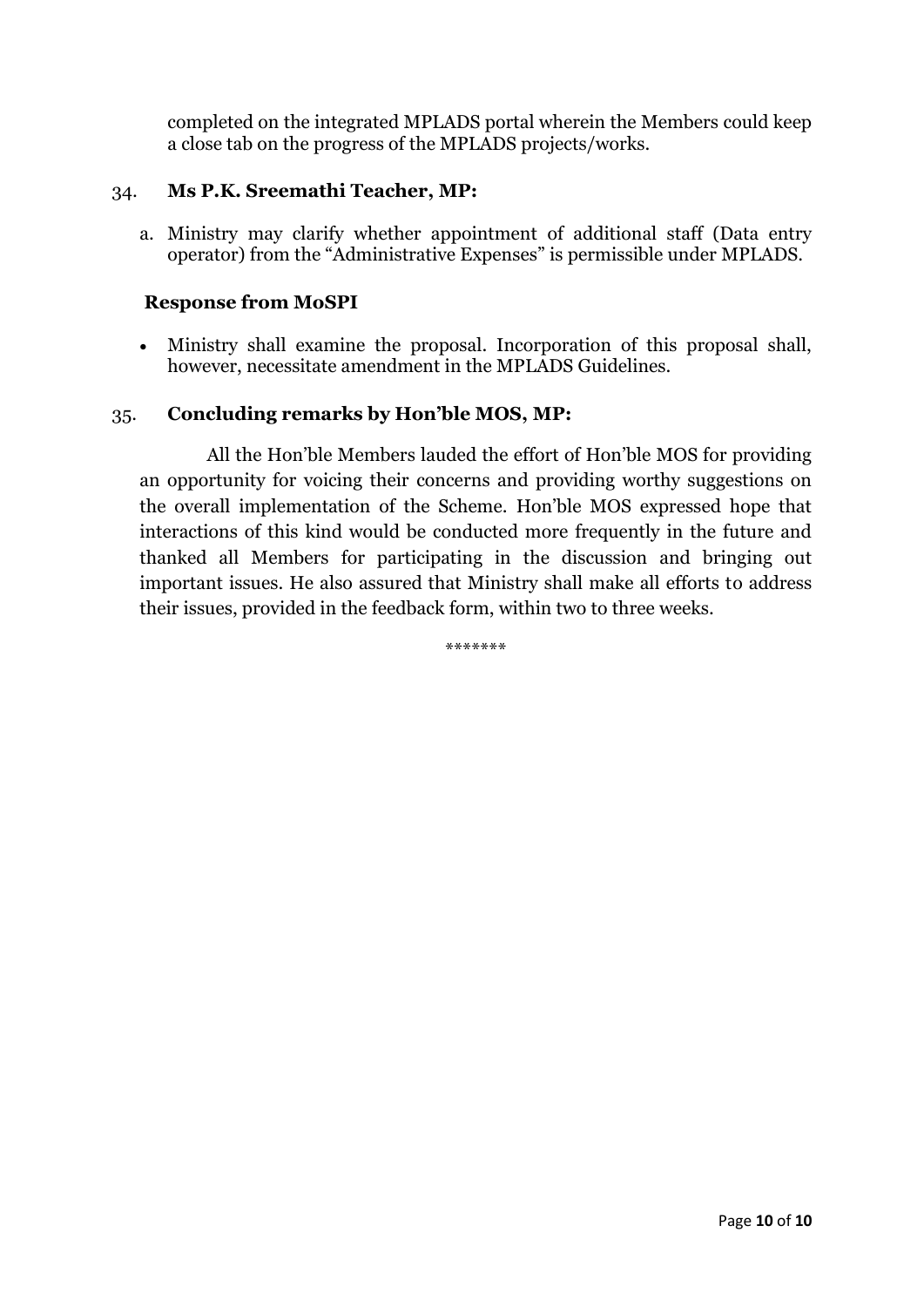# Annexure I

# List of Participatns

| S. No.         | Name of Hon'ble MP (Mr./Mrs./Ms./Dr./Prof.) |
|----------------|---------------------------------------------|
| 1              | Vijay Goel-In Chair                         |
| $\overline{2}$ | Mamtaz Sanghamita                           |
| 3              | Pratima Mondal                              |
| $\overline{4}$ | Jugal Kishore                               |
| 5              | <b>Ashok Nete</b>                           |
| 6              | Vinayak Raut                                |
| 7              | Sanjay Dhotre                               |
| 8              | A T Nana Patil                              |
| 9              | <b>Arvind Sawarit</b>                       |
| 10             | Heena Gavit                                 |
| 11             | Raksha Khadse                               |
| 12             | Pritam G Munde                              |
| 13             | <b>Chandrakant Khare</b>                    |
| 14             | <b>Shrikant Shinde</b>                      |
| 15             | <b>Subhash Bhawe</b>                        |
| 16             | Sharad Tripathi                             |
| 17             | Ravindra Kushawaha                          |
| 18             | Santosh K Gangwar                           |
| 19             | <b>Bhola Singh</b>                          |
| 20             | Harish Dwivedi                              |
| 21             | Ram Charitra Nishad                         |
| 22             | Bhanu Pratap Singh Verma                    |
| 23             | Hari Narayan Rajbhar                        |